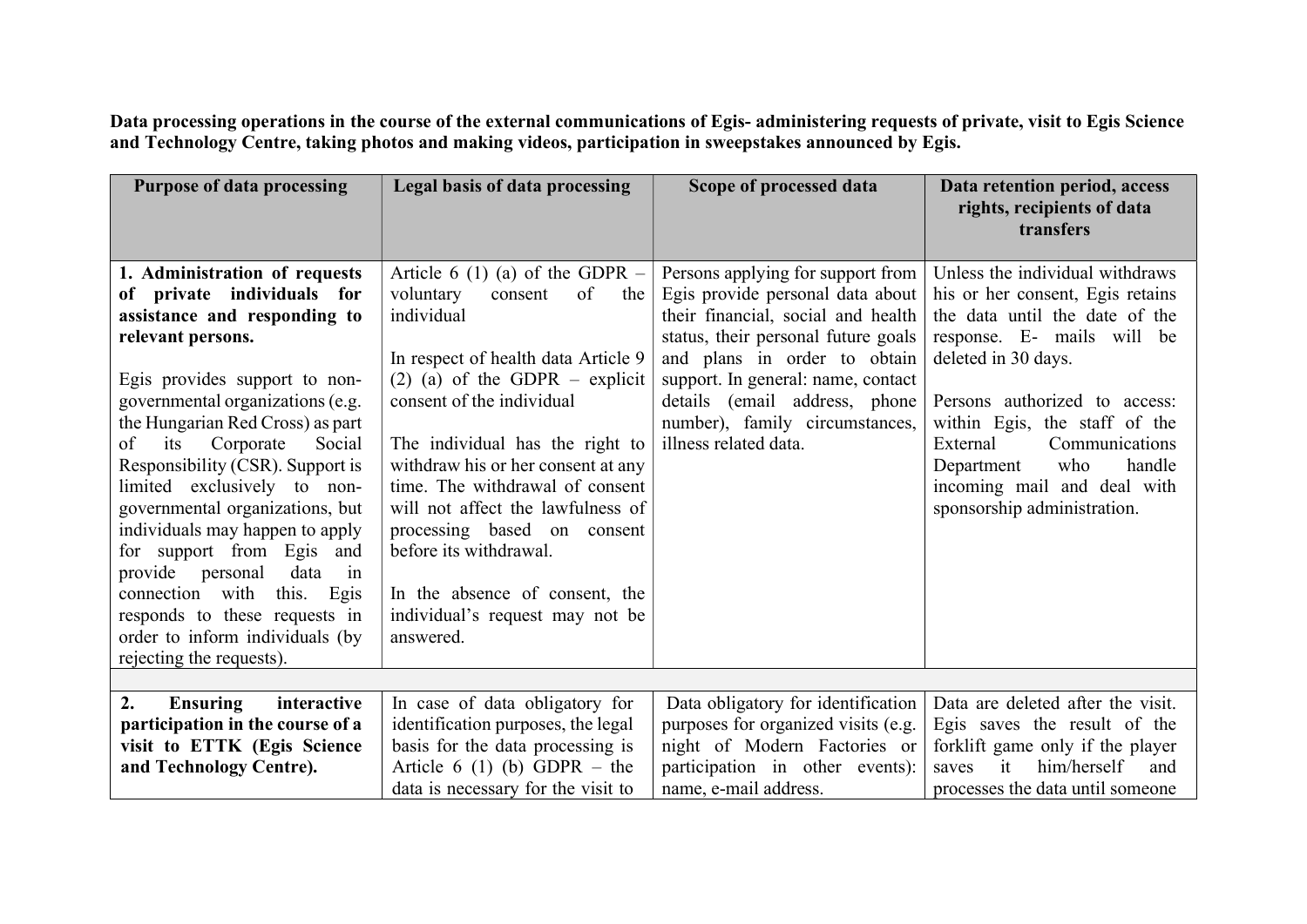| <b>Purpose of data processing</b>                                                                                                                                                                                                                                                                                                  | Legal basis of data processing                                                                                                                                                                                                                                                                                                                                                                                                                                                                                                                                                                                                                                                         | Scope of processed data                                                                                                                                                                                                                                                                                                                                                                                                                                                                                          | Data retention period, access<br>rights, recipients of data<br>transfers                                                                                                                                                                                                                                                                                                                                                                                                                                          |
|------------------------------------------------------------------------------------------------------------------------------------------------------------------------------------------------------------------------------------------------------------------------------------------------------------------------------------|----------------------------------------------------------------------------------------------------------------------------------------------------------------------------------------------------------------------------------------------------------------------------------------------------------------------------------------------------------------------------------------------------------------------------------------------------------------------------------------------------------------------------------------------------------------------------------------------------------------------------------------------------------------------------------------|------------------------------------------------------------------------------------------------------------------------------------------------------------------------------------------------------------------------------------------------------------------------------------------------------------------------------------------------------------------------------------------------------------------------------------------------------------------------------------------------------------------|-------------------------------------------------------------------------------------------------------------------------------------------------------------------------------------------------------------------------------------------------------------------------------------------------------------------------------------------------------------------------------------------------------------------------------------------------------------------------------------------------------------------|
| The<br>Egis<br>Science<br>and<br>can be<br>Technology<br>Centre<br>visited by<br>school<br>groups,<br>professional<br>(e.g.<br>groups<br>doctors, pharmacists, pharmacy<br>assistants), employees and their<br>relatives at pre-arranged times<br>and at certain events by the<br>general public (e.g. Modern<br>Factories Night). | the ETTK and, if necessary, for<br>providing information (e.g. the<br>change of the date of the event,<br>information about the programs<br>and their schedule, any further<br>details).<br>Without<br>the<br>identification data, the data<br>subject cannot visit the ETTK.<br>In case of optional data (processed<br>on the basis of consent), the legal<br>basis for data processing is Article<br>$6(1)(a)$ GDPR – your freely given<br>consent.<br>The individual has the right to<br>withdraw his or her consent at<br>any time. The withdrawal of<br>consent will not affect the<br>lawfulness of processing based<br>before<br>consent<br>its<br><sub>on</sub><br>withdrawal. | Optional data (processed on the<br>basis of consent): score on<br>interactive games (if reaching the<br>top list, the player can, at the end<br>of the game, decide if he/she<br>wants to save the name given by<br>him/her and scores on the top list),<br>photos taken in the course of the<br>visit that a visitor takes in the<br>simulators and sends to the email<br>address given by him/her. It is not<br>mandatory to take part in games<br>and take photos.<br>The games serve educational<br>purpose. | has a better result, i.e. the person<br>concerned is no longer on the top<br>list.<br>The persons authorized to<br>access the data within Egis: the<br>employees of the HR directorate<br>responsible for internal and<br>external communication and the<br>employees of the Learning and<br>Development Department.<br>In case of large-scale events an<br>organizer<br>may<br>event<br>be<br>involved, as data processor, and<br>in this case the participants<br>identification<br>data may be<br>transferred. |
|                                                                                                                                                                                                                                                                                                                                    |                                                                                                                                                                                                                                                                                                                                                                                                                                                                                                                                                                                                                                                                                        |                                                                                                                                                                                                                                                                                                                                                                                                                                                                                                                  |                                                                                                                                                                                                                                                                                                                                                                                                                                                                                                                   |
| 3. Taking photos and making<br>and<br>media<br>other<br>videos<br>materials (e.g. interviews) by                                                                                                                                                                                                                                   | Article 6 (1) (a) of the GDPR $-$<br>of<br>voluntary<br>consent<br>the<br>individual.                                                                                                                                                                                                                                                                                                                                                                                                                                                                                                                                                                                                  | Photos and videos taken by<br>Egis'<br>internal<br>and<br>external<br>communications departments or                                                                                                                                                                                                                                                                                                                                                                                                              | Until the photo or video is<br>published,<br>the<br>persons<br>authorized to access within Egis:                                                                                                                                                                                                                                                                                                                                                                                                                  |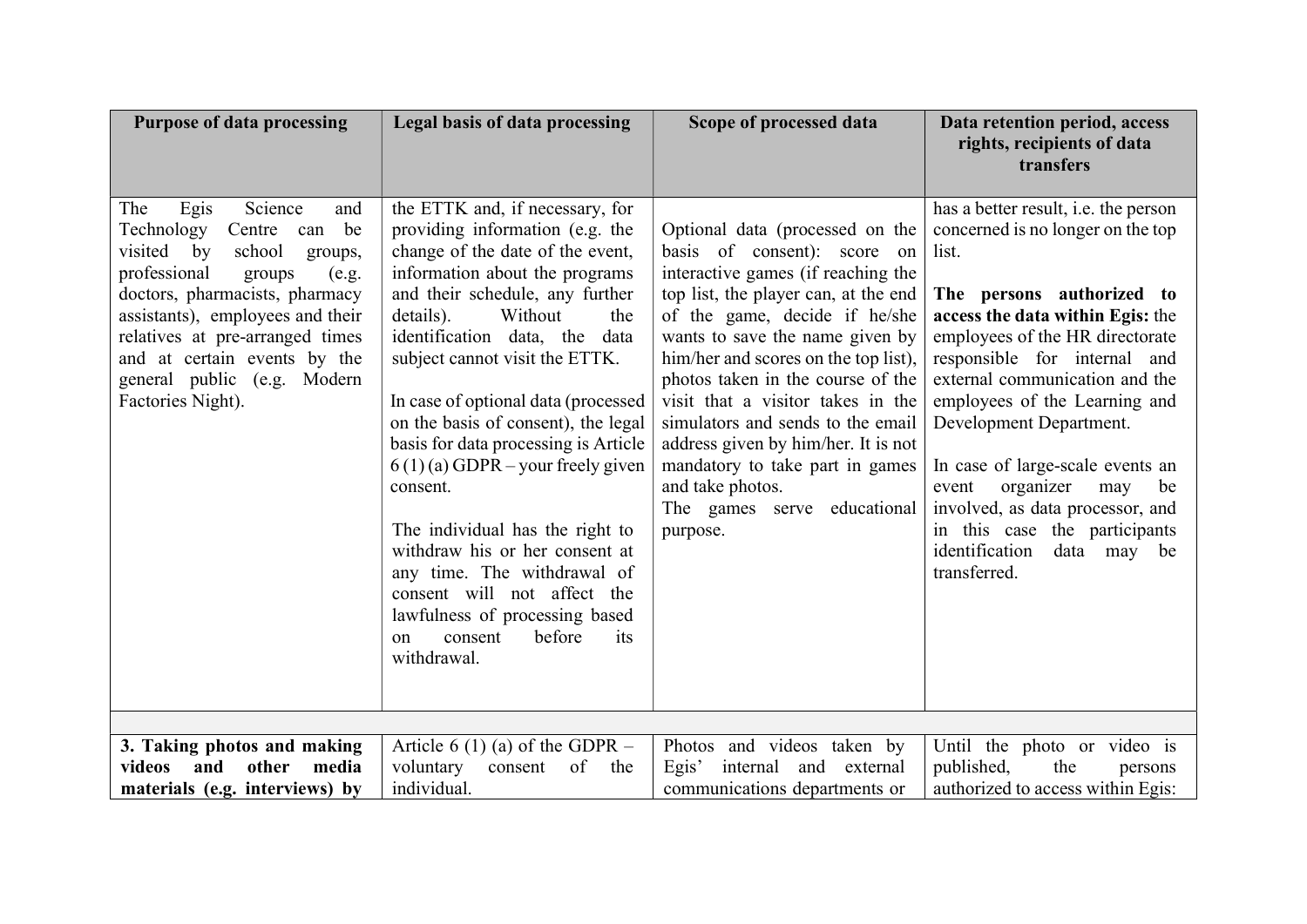| <b>Purpose of data processing</b>                                                                                                                                                                                                                                                                                                                                                                                                                                                                                                                                                                   | Legal basis of data processing                                                                                                                                                                                                                                                                                                                                                                                                                                                                                                                                                                                       | Scope of processed data                                                                                                                                                                                                                                                                                                                            | Data retention period, access<br>rights, recipients of data<br>transfers                                                                                                                                                                                                                                                                                                                                                                                                                                                                                           |
|-----------------------------------------------------------------------------------------------------------------------------------------------------------------------------------------------------------------------------------------------------------------------------------------------------------------------------------------------------------------------------------------------------------------------------------------------------------------------------------------------------------------------------------------------------------------------------------------------------|----------------------------------------------------------------------------------------------------------------------------------------------------------------------------------------------------------------------------------------------------------------------------------------------------------------------------------------------------------------------------------------------------------------------------------------------------------------------------------------------------------------------------------------------------------------------------------------------------------------------|----------------------------------------------------------------------------------------------------------------------------------------------------------------------------------------------------------------------------------------------------------------------------------------------------------------------------------------------------|--------------------------------------------------------------------------------------------------------------------------------------------------------------------------------------------------------------------------------------------------------------------------------------------------------------------------------------------------------------------------------------------------------------------------------------------------------------------------------------------------------------------------------------------------------------------|
| Egis' internal and external<br>communications departments<br>(e.g. on events, meetings, visits<br>organized by Egis or its<br>partners or visits to the ETTK<br>(Egis Science and Technology<br>Centre) or when making<br>interviews).<br>Places where photos can appear:<br>On the internet, in social<br>1.<br>media (e.g. Facebook, LinkedIn,<br>Instagram, Youtube, Snapchat,<br>$etc.$ ),<br>2.<br>Websites operated by<br>Egis<br>and<br>Group<br>Servier<br>companies, sales agents and<br>partners.<br>In Egis application and<br>3.<br>on Egis intranet.<br>4.<br>On TV and in the printed | The individual has the right to<br>withdraw his or her consent at<br>any time. The withdrawal of<br>consent will not affect the<br>lawfulness of processing based<br>on consent before its withdrawal<br>materials<br>already<br>(e.g.<br>published).<br>No consent is needed from the<br>individual for taking photos or<br>making recordings where a mass<br>of persons is depicted or at<br>activities of the individual which<br>qualify as acting in the public<br>(Section 2:48 $(2)$ of Act V of<br>2013 on the Civil Code (the<br>"Civil Code").<br>No photo may be taken or<br>recording may be made in the | their<br>during<br>partners<br>(e.g.<br>events,<br>meetings,<br>visits<br>organized by Egis or its partners,<br>or in the course of visits to the<br>ETTK (Egis Science<br>and<br>Technology Centre), or during<br>interviews)<br>and<br>any<br>other<br>photos, videos and other media<br>material provided<br>by<br>the<br>relevant individuals. | the competent organization units<br>of the HR Directorate and Sales<br>Directorate.<br>Unless consent is withdrawn,<br>Egis will retain the photos and<br>recordings in accordance with<br>their purpose of use. For<br>example: appearance in the<br>printed press, appearance on<br>Egis website for an indefinite<br>term.<br>Egis is also assisted by external<br>agents (data processors) in<br>recording, processing<br>and<br>storing photos and recordings,<br>the current list of partners can be<br>requested by sending an email to<br>mailbox@egis.hu. |
| media.<br>On projectors on Egis'<br>5.<br>site, in corporate presentations,<br>information or<br>promotional<br>materials<br>for<br>partners<br>or<br>employees.                                                                                                                                                                                                                                                                                                                                                                                                                                    | absence of consent. The right to<br>erasure may be exercised subject<br>to the form of publication. For<br>example, that content that is in<br>print or has been published on<br>the internet may not be erased                                                                                                                                                                                                                                                                                                                                                                                                      |                                                                                                                                                                                                                                                                                                                                                    | IT service provider of Video<br>Database (Egis TV) (also)<br>containing video recordings of<br>events organized by Egis or of<br>Egis employees, which is made                                                                                                                                                                                                                                                                                                                                                                                                     |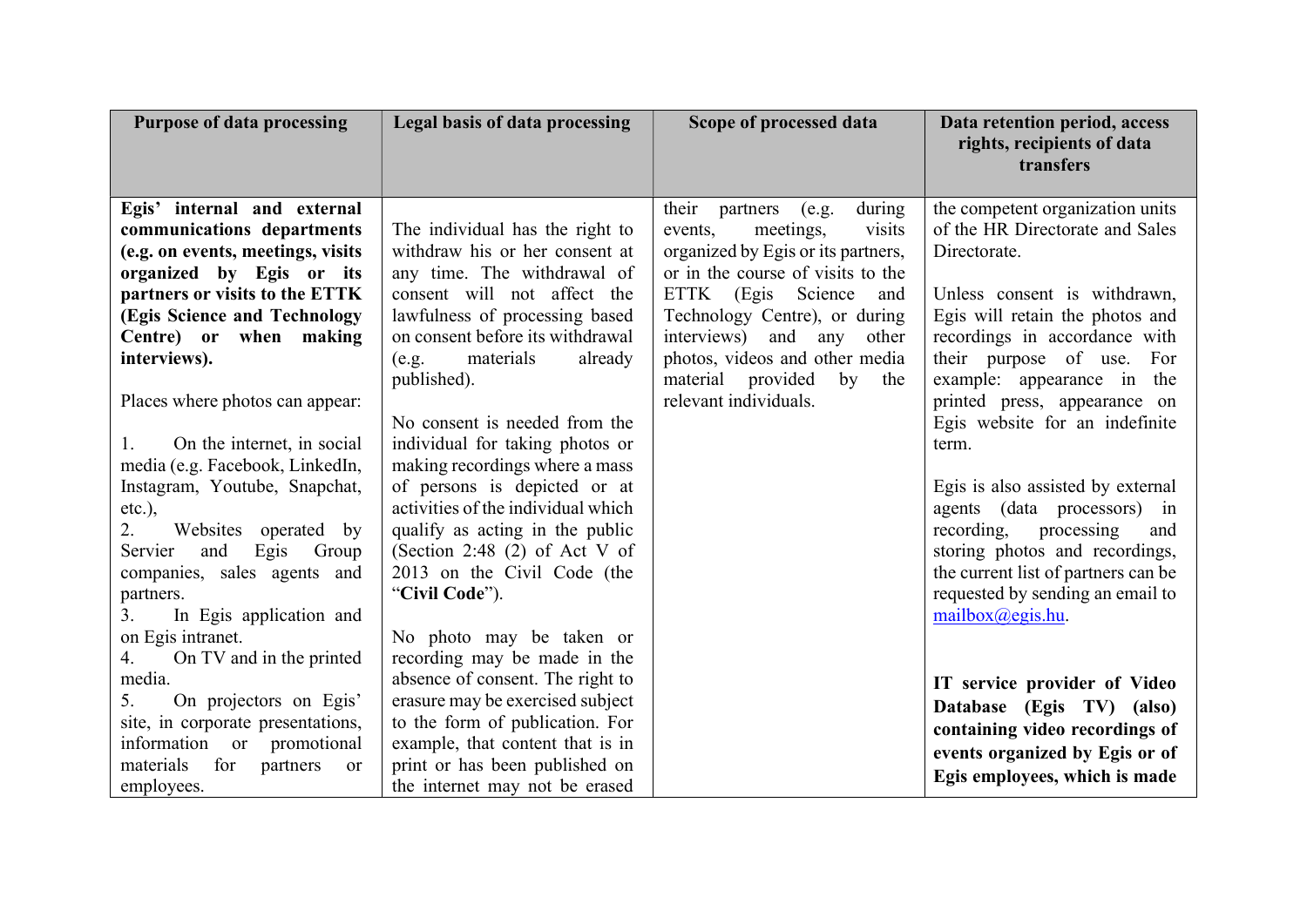|             | <b>Purpose of data processing</b> | Legal basis of data processing                         | Scope of processed data | Data retention period, access<br>rights, recipients of data<br>transfers                                                                                                                                                                                                                                                                                                                                                   |
|-------------|-----------------------------------|--------------------------------------------------------|-------------------------|----------------------------------------------------------------------------------------------------------------------------------------------------------------------------------------------------------------------------------------------------------------------------------------------------------------------------------------------------------------------------------------------------------------------------|
| 6.<br>Egis. | In publications edited by         | because a third party might as<br>well have copied it. |                         | available to the staff on<br><b>EgisNet</b><br>Videosquare<br>Kft.<br>(1139)<br>Budapest, Frangepán u. 46.,<br>$info@video$ sqr.com).<br>IT service provider in charge<br>the<br>operation<br>of<br>and<br>development of the<br>Egis<br>intranet site for internal<br>communication (EgisNet):<br>Futurion Informatikai és<br>Szolgáltató Kft. (1087 Budapest,<br>Könyves Kálmán krt. 76.,<br>laszlo.liszai@futurion.hu). |
|             |                                   |                                                        |                         | The printing service provider<br>responsible for the design and<br>production of graphic and<br>visual materials to support<br>Egis' internal communications<br>campaigns<br>and<br>employee<br>programs:<br>- DekoRatio Reklámszolgáltató<br>Zrt. (1077 Budapest, Rózsa utca                                                                                                                                              |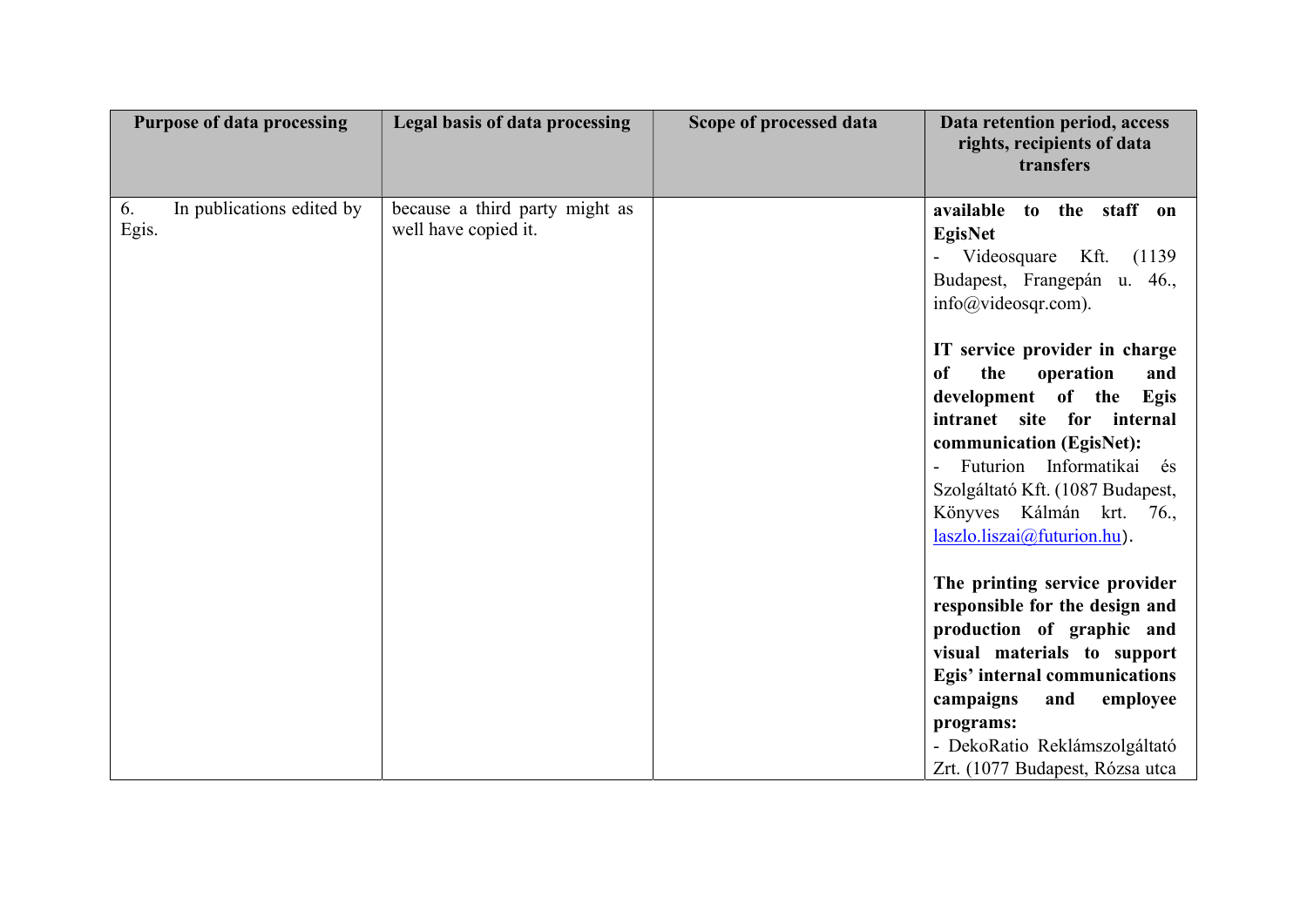| <b>Purpose of data processing</b>                                                                                  | <b>Legal basis of data processing</b>                                                                                                                                                                                                                                                     | Scope of processed data                                                                                                                                                                                                                                                                                                                                                                           | Data retention period, access<br>rights, recipients of data<br>transfers                                                                                                                                                                                                                                                                                                                                                                                                                                                                                                                                                 |
|--------------------------------------------------------------------------------------------------------------------|-------------------------------------------------------------------------------------------------------------------------------------------------------------------------------------------------------------------------------------------------------------------------------------------|---------------------------------------------------------------------------------------------------------------------------------------------------------------------------------------------------------------------------------------------------------------------------------------------------------------------------------------------------------------------------------------------------|--------------------------------------------------------------------------------------------------------------------------------------------------------------------------------------------------------------------------------------------------------------------------------------------------------------------------------------------------------------------------------------------------------------------------------------------------------------------------------------------------------------------------------------------------------------------------------------------------------------------------|
|                                                                                                                    |                                                                                                                                                                                                                                                                                           |                                                                                                                                                                                                                                                                                                                                                                                                   | 36.<br>takacs.eszter@dekoratio.hu).<br>Some recordings and media<br>materials are transferred by Egis<br>to print media publishers for<br>publication in print.                                                                                                                                                                                                                                                                                                                                                                                                                                                          |
| 4. Data processing related to<br>the participation<br>$\mathbf{in}$<br>the<br>sweepstakes announced<br>by<br>Egis. | Article 6 (1) (a) GDPR – your<br>freely given consent.<br>The data subject has the right to<br>withdraw his or her consent at<br>any time. The withdrawal of<br>consent will not affect the<br>lawfulness of processing based<br>consent<br>before<br>its<br><sub>on</sub><br>withdrawal. | participating<br>in<br>the<br>For<br>sweepstake we process<br>the<br>participants<br>contact<br>details<br>(name, address, e-mail address),<br>and any additional data that can<br>be the subject of the sweepstake<br>(if any), that is used to select and<br>identify the winner and send the<br>prizes.<br>The rules of the sweepstakes<br>may set additional conditions for<br>participation. | The data of the participants who<br>did not win will be deleted<br>following the draw of the lottery.<br>The data of the winner(s) will be<br>retained for the actual financial<br>year $+8$ years as it is required by<br>the Accounting Act.<br>In case of mailing or delivery of<br>the prize by a courier, your<br>personal data (name, address)<br>may be shared with third parties.<br>The persons authorized to<br>access the data within Egis:<br>The External Communication<br>Department. In case of an<br>official investigation of an<br>authority<br>(e.g.<br>competition<br>authority)<br>the<br>competent |